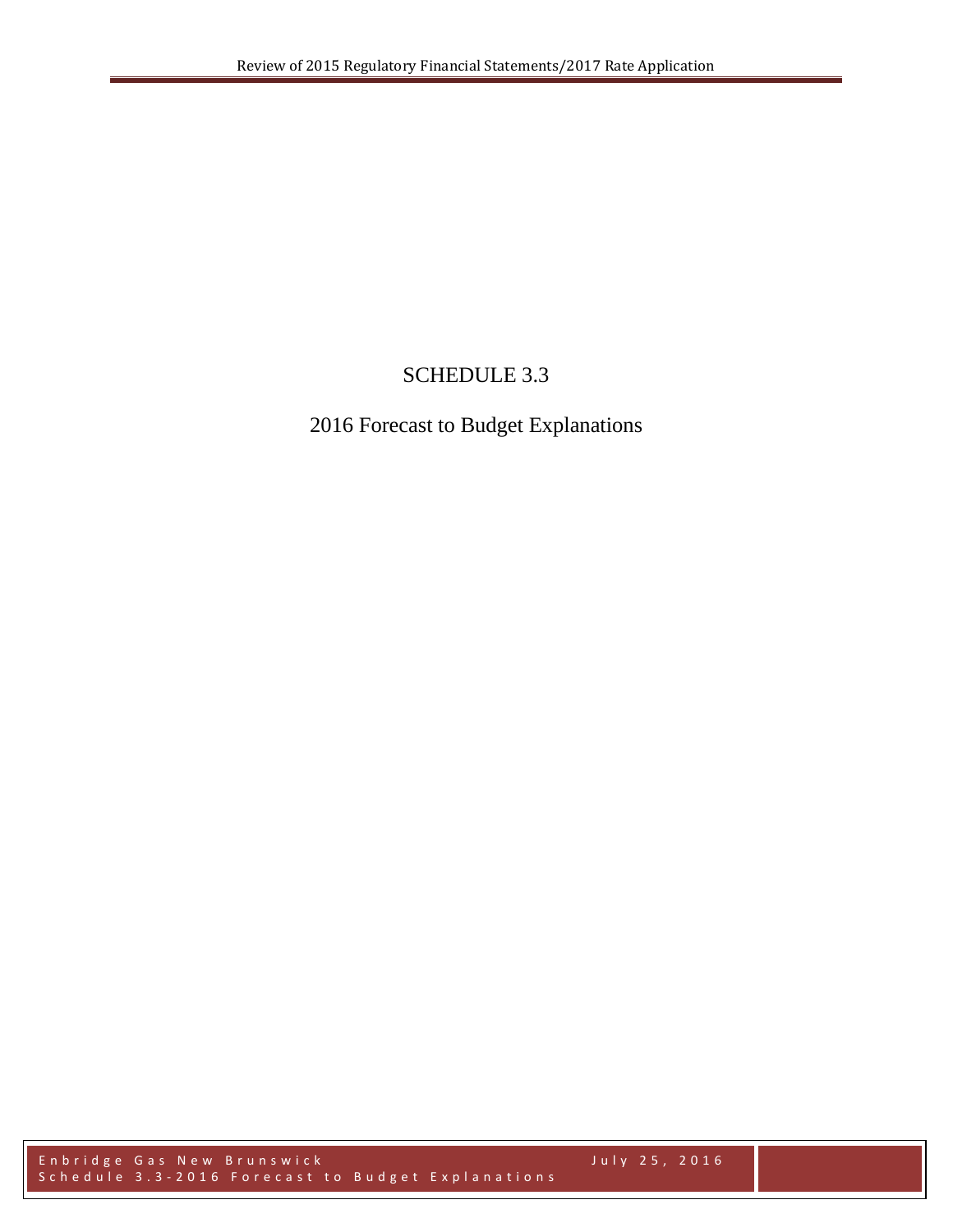### **2016 Forecast to Budget**

#### **Overview**

The 2016 Forecast is based on actual results as of May 31, 2016 with forecasts to the end of year.

- For comparative purposes, variance explanations compare 2016 Forecast results to the 2016
- Budget.

#### **Revenue**

 The table below summarizes EGNB's 2016 Forecast gas distribution revenue, miscellaneous operating revenue, allowance for funds used during construction ("AFUDC") and services and inspection margin with comparisons to the 2016 Budget.

#### Table 1 **Revenue**

|      |                                              | (1)  |          |    | (2)           | $(3)=(1)-(2)$ |          |
|------|----------------------------------------------|------|----------|----|---------------|---------------|----------|
| Line |                                              | 2016 |          |    | 2016          |               | 2016     |
| No.  | (in thousands of dollars)                    |      | Forecast |    | <b>Budget</b> |               | Variance |
| 1    | <b>Operating Revenue</b>                     |      |          |    |               |               |          |
| 2    | <b>Gas Distribution</b>                      | \$   | 42,638   | \$ | 44,384        | \$            | (1,746)  |
| 3    | Miscellaneous                                |      | 882      |    | 962           |               | (80)     |
| 4    | Allowance for Funds Used During Construction |      | 18       |    | 26            |               | (8)      |
| 5    |                                              |      | 43,538   |    | 45,372        |               | (1,834)  |
| 6    | Services & Inspection                        |      |          |    |               |               |          |
| 7    | Revenue                                      |      | 651      |    | 742           |               | (91)     |
| 8    | <b>Cost of Goods Sold</b>                    |      | (379)    |    | (561)         |               | 182      |
| 9    |                                              |      | 272      |    | 181           |               | 91       |
| 10   | <b>Total Revenue</b>                         | \$   | 43,810   | S  | 45,553        | \$            | (1,743)  |

#### Operating Revenue

 • Gas Distribution Revenue: gas distribution revenues are forecast to end 2016 \$1.75 million under budget due to lower consumption (\$1.3 million), warmer than normal weather (\$829K) and contract demand (\$218K), offset by rates not being effective until May 1 (\$588K).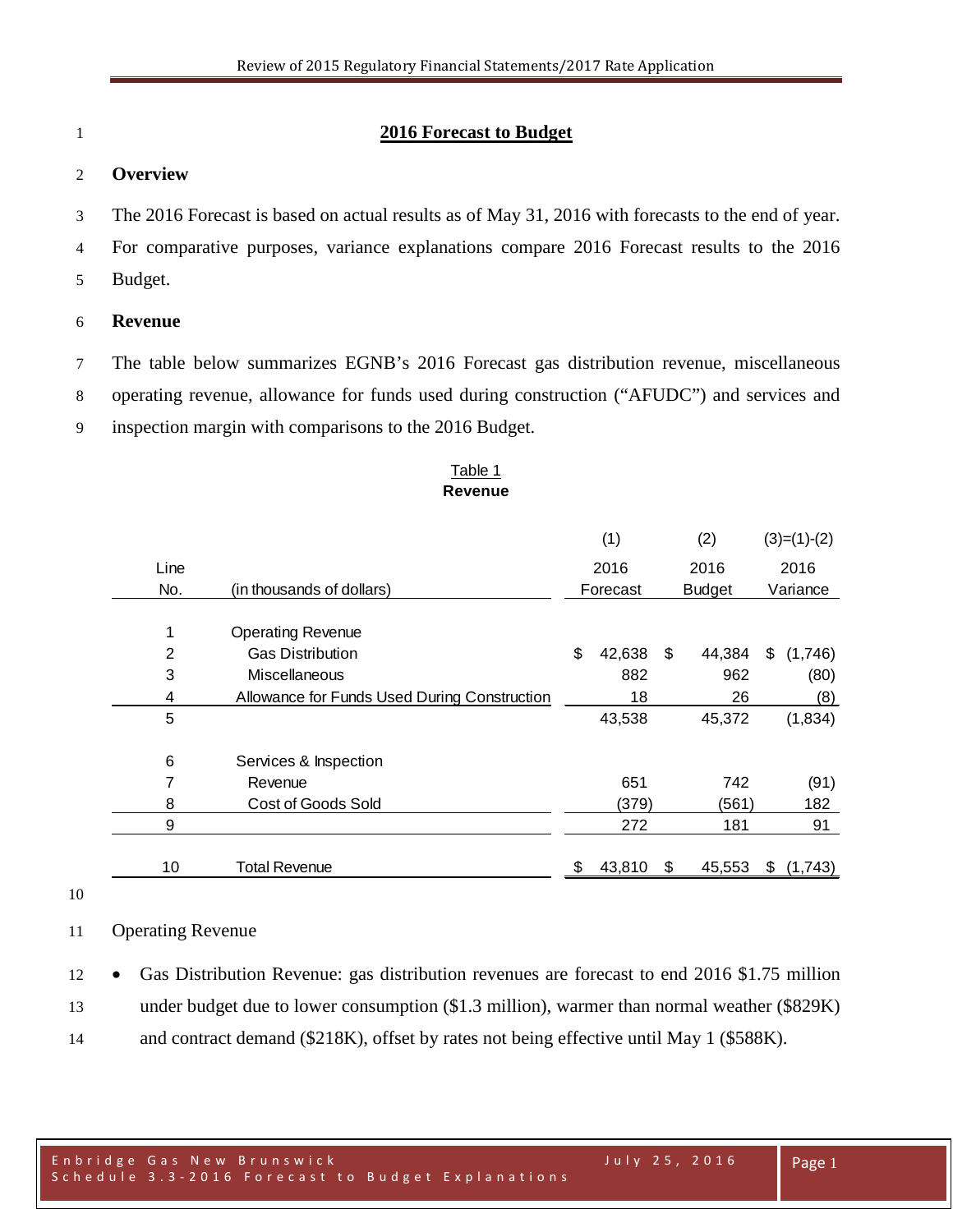• Miscellaneous Operating Revenue: miscellaneous revenues are expected to end 2016 \$80K under budget primarily due to other customer charges and fees (\$64K), ABC revenue (\$16K) and late payment charges collected from customers (\$14K) all being lower than forecast, offset by interest income (\$14K)

 • AFUDC is expected to be \$8K under budget, primarily due to lower than budgeted monthly balances in the CWIP account, on which AFUDC is calculated on.

 • Services & Inspection Margin is expected to be \$91K over budget primarily due to lower than forecasted costs on servicing residential and commercial protection plans as well as reduced residential and commercial service work (\$182K), offset by lower number of customers on residential and commercial protection plans and lower service work revenue (\$91K).

### **Expenses**

 Below is a summary of EGNB's 2016 Forecast operating and maintenance expenses, bad debt expense, amortization of property, plant and equipment, municipal and other taxes, interest on amounts due to associates and affiliates and other interest and amortization of deferred development costs with comparisons to the 2016 Budget.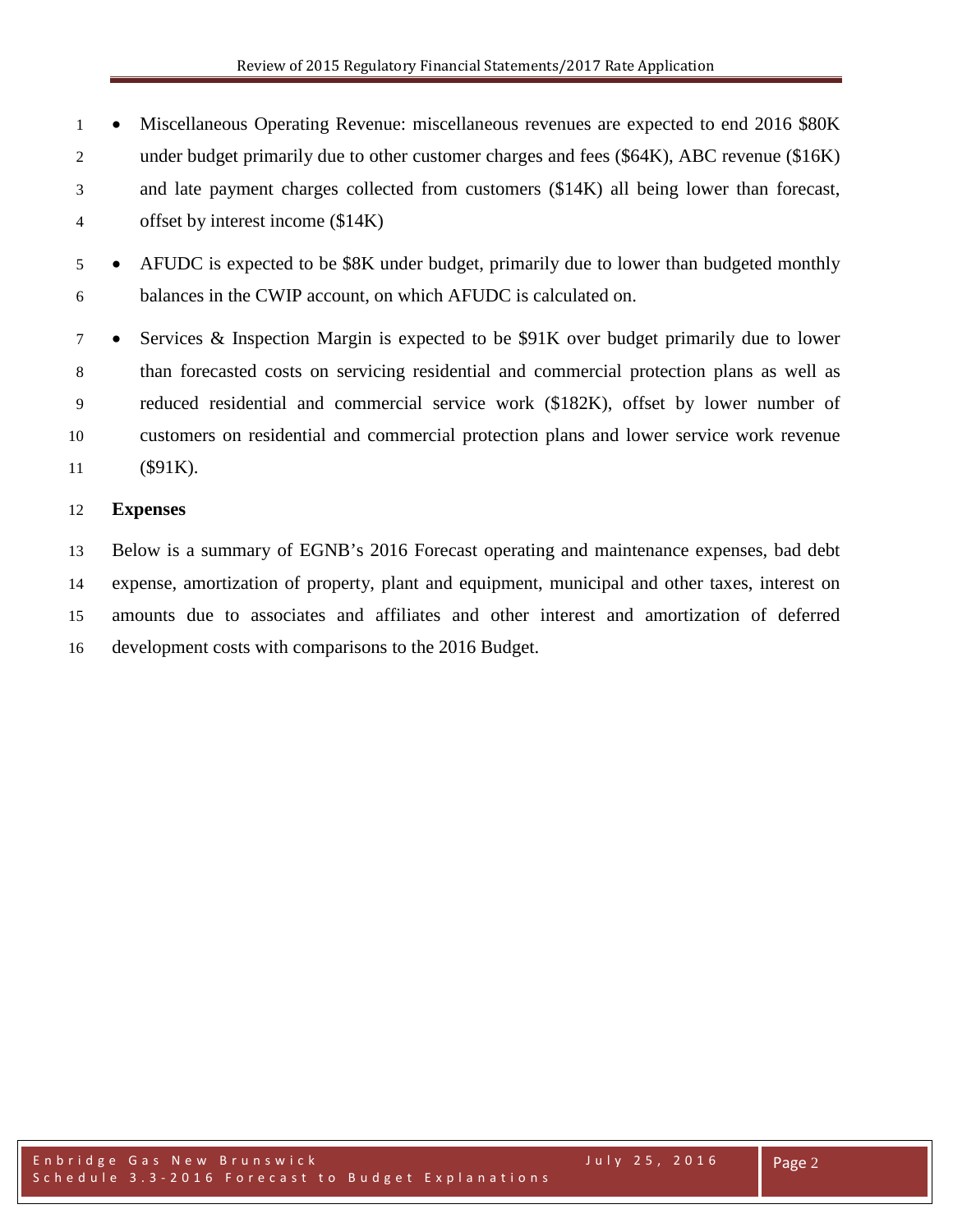#### Table 2 **Operating Expenses**

|      |                                                          | (1)          |    | (2)           |    | $(3)=(1)-(2)$ |
|------|----------------------------------------------------------|--------------|----|---------------|----|---------------|
| Line |                                                          | 2016         |    | 2016          |    | 2016          |
| No.  | (in thousands of dollars)                                | Forecast     |    | <b>Budget</b> |    | Variance      |
| 1    | <b>Operating Expenses</b>                                |              |    |               |    |               |
| 2    | Operating and Maintenance Expenses                       | \$<br>13,446 | \$ | 13,840        | \$ | (394)         |
| 3    | <b>Bad Debt Expense</b>                                  | 385          |    | 385           |    |               |
|      |                                                          |              |    |               |    |               |
| 4    | Amortization of Property, Plant and Equipment            | 6,580        |    | 5,709         |    | 871           |
|      |                                                          |              |    |               |    |               |
| 5    | Municipal and Other Taxes                                | 1,241        |    | 1,238         |    | 3             |
|      |                                                          |              |    |               |    |               |
|      | Interest on Amounts Due to Associates and Affiliates and |              |    |               |    |               |
| 6    | Other Interest                                           | 7,515        |    | 7.712         |    | (197)         |
|      |                                                          |              |    |               |    |               |
| 7    | Other Expenses                                           | 500          |    | 500           |    |               |
|      |                                                          |              |    |               |    |               |
| 8    | Amortization of Deferred Development Costs               | \$<br>2,995  | \$ | 2,867         | \$ | 128           |
|      |                                                          |              |    |               |    |               |
| 9    | <b>Total Expenses</b>                                    | \$<br>32,662 | S  | 32,251        | S  | 411           |
|      |                                                          |              |    |               |    |               |

1

2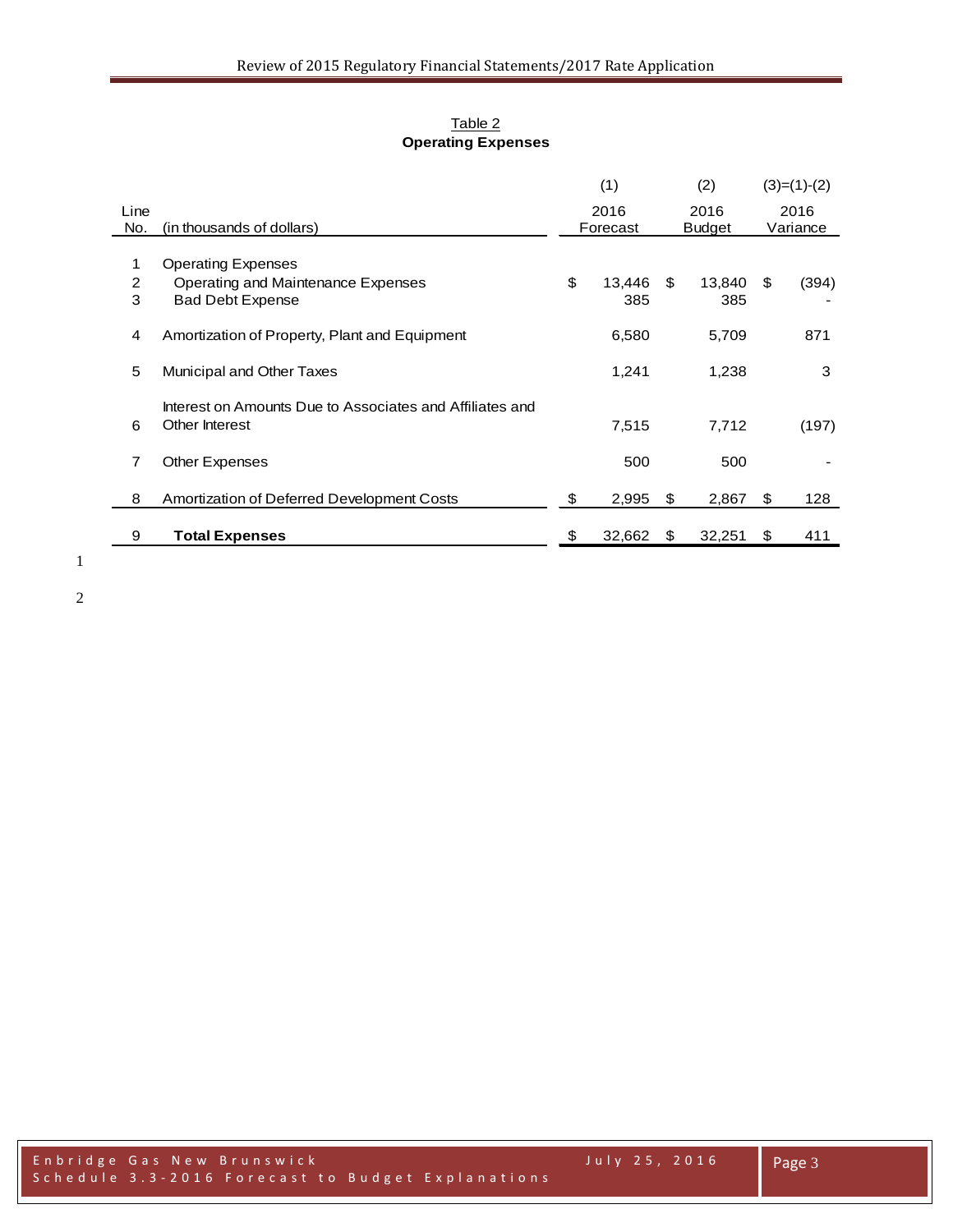- Operating and Maintenance ("O&M") Expenses
- EGNB manages its O&M expenses at an aggregate level where EGNB will try to offset
- increased costs in certain areas with cost reductions or savings in other areas of the organization.
- EGNB has grouped its O&M expenses based on major cost categories rather than departments,
- as seen in the regulatory financial statement format filed with the Board.

### Table 3 **Operating and Maintenance Expenses**

|                |                                              | (1)<br>(2)                |        |    | $(3)=(1)-(2)$ |          |       |
|----------------|----------------------------------------------|---------------------------|--------|----|---------------|----------|-------|
| Line           |                                              | 2016<br>2016              |        |    | 2016          |          |       |
| No.            | (in thousands of dollars)                    | Forecast<br><b>Budget</b> |        |    |               | Variance |       |
|                |                                              |                           |        |    |               |          |       |
| 1              | <b>Labour and Benefits</b>                   | \$                        | 8,028  | \$ | 7,682         | -\$      | 346   |
| $\overline{c}$ | Admin/Office Expenses                        |                           | 372    |    | 283           |          | 89    |
| 3              | <b>Computer and Telecom Services</b>         |                           | 323    |    | 317           |          | 6     |
| 4              | <b>Professional Consulting</b>               |                           | 1,528  |    | 1,473         |          | 55    |
| 5              | Travel and Training                          |                           | 141    |    | 153           |          | (12)  |
| 6              | Advertising and Promotions                   |                           | 668    |    | 682           |          | (14)  |
| 7              | Tools and Safety                             |                           | 311    |    | 290           |          | 21    |
| 8              | Fleet                                        |                           | 382    |    | 422           |          | (40)  |
| 9              | <b>Facilities</b>                            |                           | 688    |    | 685           |          | 3     |
| 10             | Insurance                                    |                           | 141    |    | 163           |          | (22)  |
| 11             | <b>NBEUB Assessments</b>                     |                           | 602    |    | 698           |          | (96)  |
| 12             | <b>Corporate Allocations</b>                 |                           | 1,039  |    | 1,276         |          | (237) |
| 13             | Service Level Agreements                     |                           | 1,354  |    | 1,401         |          | (47)  |
| 14             | Gas Transportation and Related Activities    |                           | 1,581  |    | 1,700         |          | (119) |
|                |                                              |                           |        |    |               |          |       |
| 15             | <b>Total O&amp;M Prior to Capitalization</b> |                           | 17,258 |    | 17,325        |          | (67)  |
|                |                                              |                           |        |    |               |          |       |
| 16             | Property, plant & equipment                  |                           | 3,812  |    | 3,485         |          | 327   |
| 17             | <b>Total Capitalized</b>                     |                           | 3,812  |    | 3,485         |          | 327   |
|                |                                              |                           |        |    |               |          |       |
| 18             | <b>Total O&amp;M Expenses</b>                | S                         | 13,446 | \$ | 13,840        | \$       | (394) |

 EGNB's 2016 Forecast O&M expenses are expected to end the year \$67K, or 0.4%, under budget, with the drivers for this variance being:

 • Labour and Benefits are forecast to be \$346K higher due to higher than budgeted pension benefits (\$270K) and salaries and other compensation (\$122K), offset by reduced 11 relocation and recruitment costs (\$46K).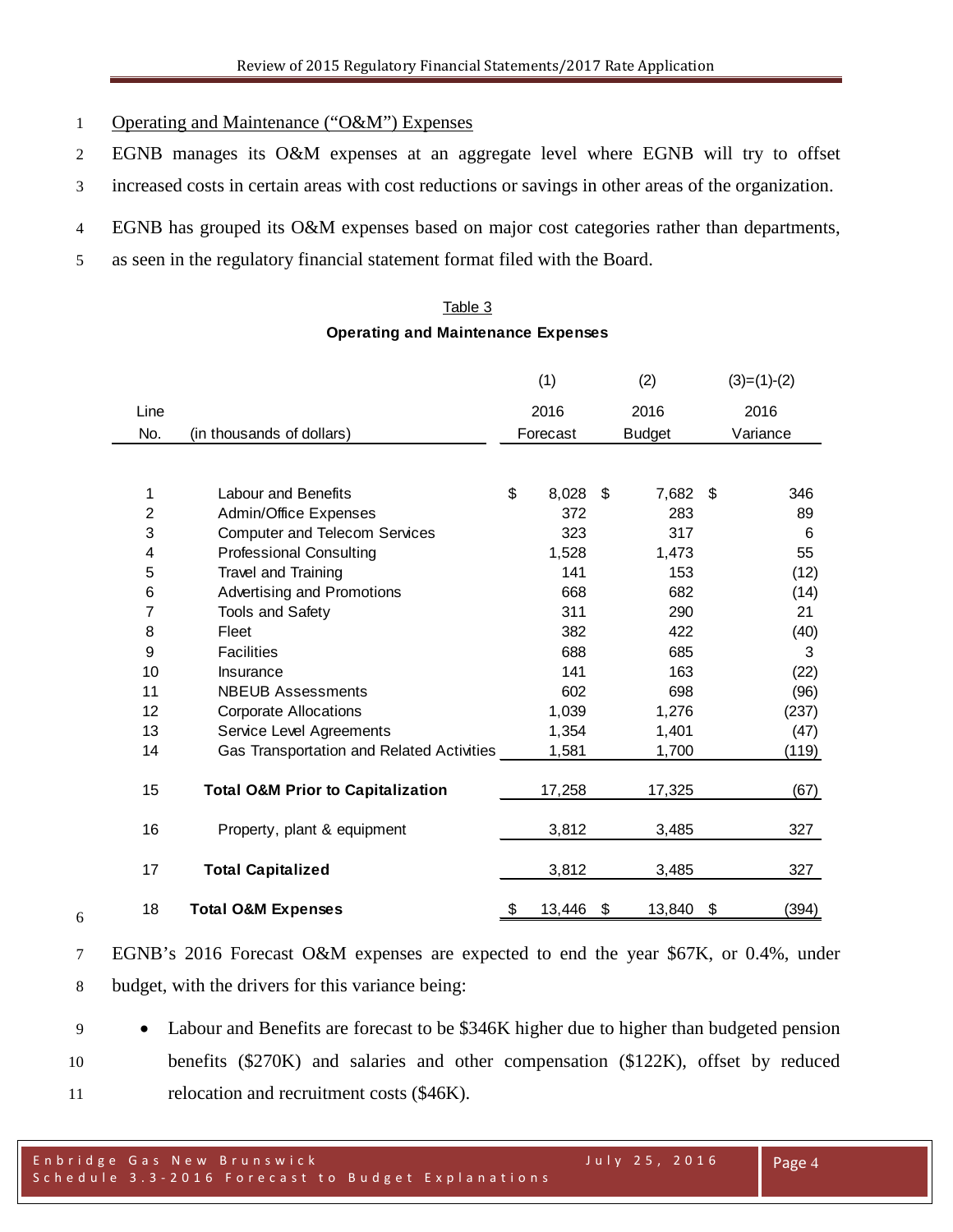- 1 Admin/Office Expenses are forecast to be over budget by \$89K primarily due to higher postage and courier costs (\$45K), materials and office supplies (\$33K), and outside services (\$11K).
- Computer and Telecom Services are forecast to end 2016 over budget by \$6K due to higher telecom services costs (\$17K), offset by decreased IT software maintenance costs (\$6K) and reduced cell and phone costs (\$5K).
- Professional Consulting expenses are forecast to be over budget by \$55K due to other contract services (\$91K) and credit and collections services (\$37K), offset by the reversal of 2015 over accrual of audit expenses (\$56K) and other professional services (\$13K) 10 and legal fees (\$4K).
- 11 Travel and Training are forecast to be under budget by \$12K mainly due to a decrease in airfare, accommodations and meals costs (\$8K) and ground transportation costs (\$8K), 13 offset by conference and training costs (\$4K).
- 14 Advertising and Promotions are forecast to end 2016 under budget by \$14K primarily due to lower advertising spending costs.
- Tools and Safety are forecast to be over budget by \$21K due to an increase in tool costs (\$111K) and uniform and protective clothing costs (\$4K), offset by lower public awareness costs (\$94K).
- Fleet is forecast to end 2016 under budget by \$40K due to lower fuel and maintenance costs.
- Facilities are forecast to be over budget by \$3K due to higher rent (\$2K) and office repairs & maintenance costs (\$1K).
- Insurance is forecast to end 2016 under budget by \$22K due to lower premiums associated with automobile insurance (\$12K), executive risk (\$5K), broker insurance 25 ( $$4K$ ) and liability insurance ( $$1K$ ).
- <sup>26</sup> NBEUB Assessments are forecast to end the year under budget by \$96K due to lower than anticipated hearing activity and Public Intervenor costs.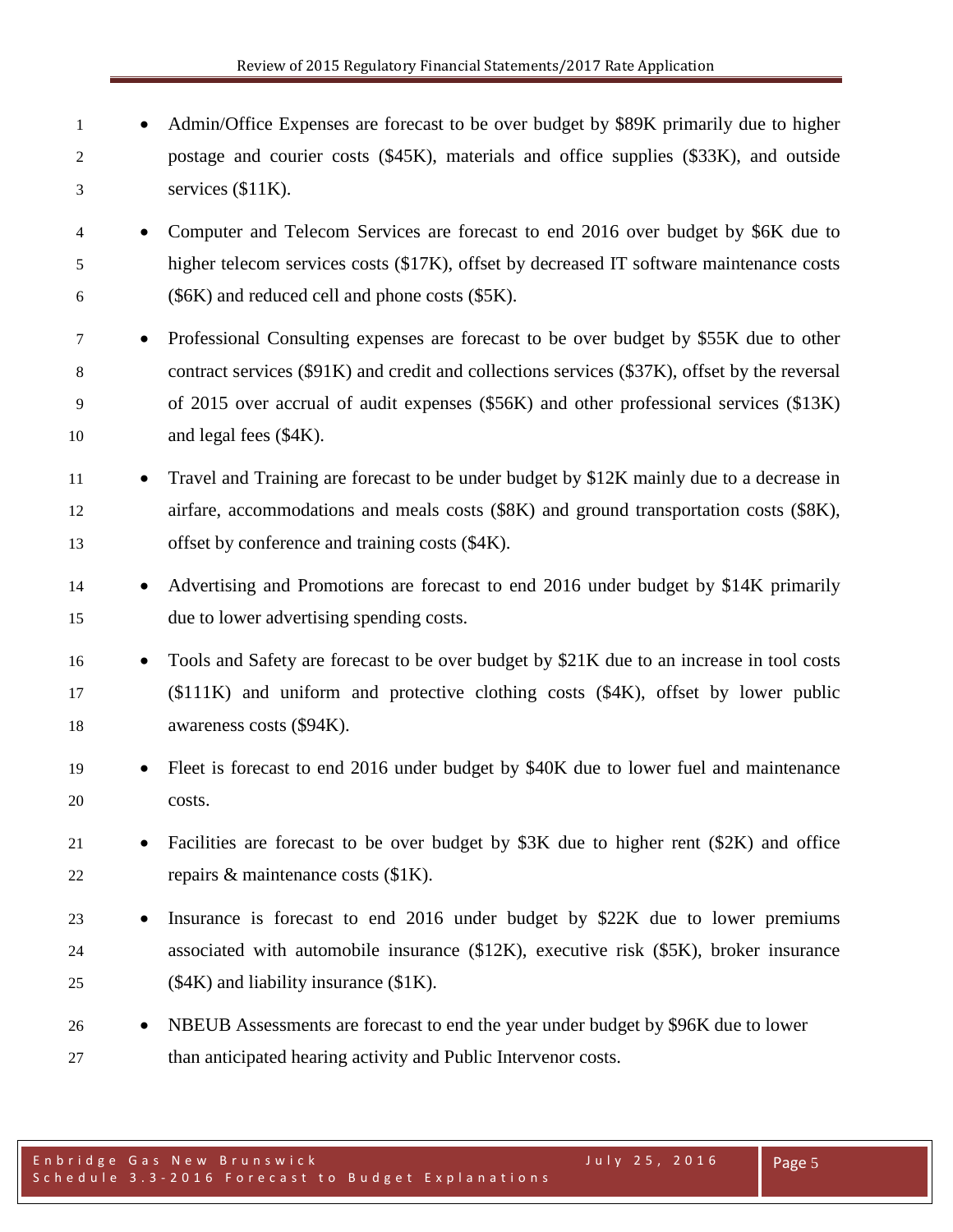- 1 Corporate Allocations are forecast lower than budget by \$237K primarily due to reduced corporate information technology (\$202K), stock options (\$25K) and corporate consolidation of payroll services (\$10K).
- Service Level Agreements (SLA) are forecast lower than budget by \$47K primarily due to centralization of payroll services to Enbridge Inc. (\$68K) and reduced services from Enbridge Gas Distribution (\$4K), offset by accounts payable services (\$25K).
- Gas Transportation and Related Activities are forecast to be lower by \$119K due to higher than anticipated recovery of the Firm Service Agreement costs for capacity on the Maritimes and Northeast Pipeline.

 Amounts capitalized to Property, Plant and Equipment are \$327K over budget due to aggregate O&M spending in cost centers differing from budgeted spend and the associated different capitalization rates for each cost center.

### Other Operating Expenses

 Amortization of Property, Plant and Equipment is forecast to be \$871K over budget due to the implementation of new depreciation rates as per the latest approved rates (May 1, 2016) rather than budget (January 1, 2016) (\$942K), offset by the reclassification of intangible software assets from this asset group (\$71K).

Interest on Amounts Due to Associates and Affiliates and Other Interest are forecast to be \$197K

under budget due to the forecasted regulated cost of debt rate being lower than budget by 0.10%

and a \$1.8 million reduction in total rate base which is used to calculate EGNB's interest rate.

Amortization of Deferred Development Costs is forecast to be \$128K over budget due to the

reclassification of intangible software assets to this asset group.

### **Rate Base**

 Information with respect to EGNB's year-end Rate Base and the levels of Property, Plant and Equipment, Development O&M capitalized costs, Working Capital allowance and other elements within rate base are provided below.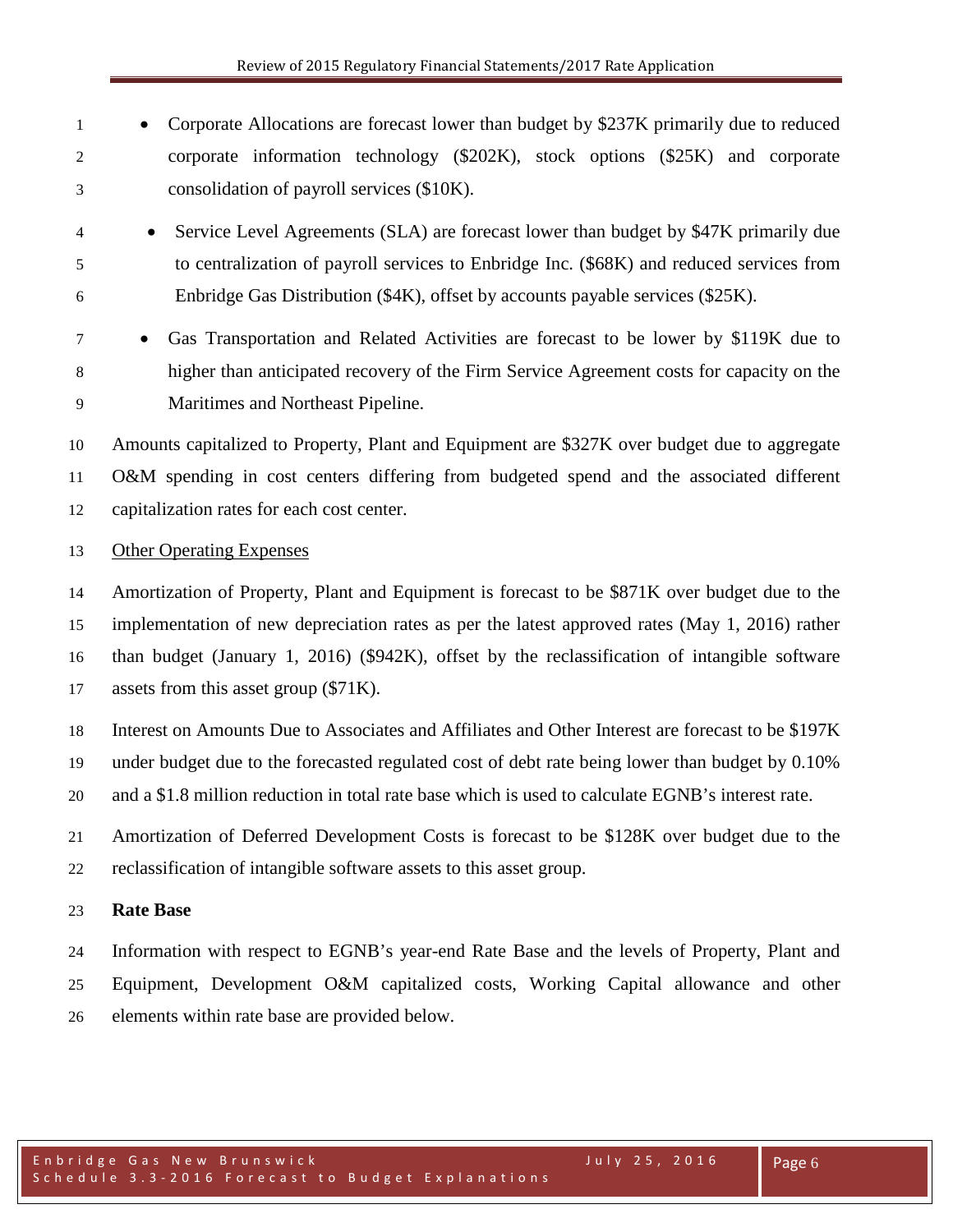| Table 4   |
|-----------|
| Rate Base |

|      |                                   | (1)<br>(2) |          |     | $(3)=(1)-(2)$ |    |         |  |          |
|------|-----------------------------------|------------|----------|-----|---------------|----|---------|--|----------|
| Line |                                   |            | 2016     |     | 2016          |    | 2016    |  |          |
| No.  | (in thousands of dollars)         |            | Forecast |     | <b>Budget</b> |    |         |  | Variance |
|      |                                   |            |          |     |               |    |         |  |          |
| 1    | Property, plant and equipment     | \$         | 173,275  | \$  | 176,579       | \$ | (3,304) |  |          |
| 2    | Development O&M capitalized costs |            | 88,826   |     | 88,826        |    |         |  |          |
| 3    | Franchise fee                     |            | 200      |     | 200           |    |         |  |          |
| 4    | Intangible Software               |            | 818      |     |               |    | 818     |  |          |
| 5    | Term deposit                      |            | 2,970    |     | 2,967         |    | 3       |  |          |
| 6    | Working capital allowance         |            | 2,063    |     | 1,146         |    | 917     |  |          |
|      | <b>Regulatory Deferral</b>        |            |          |     |               |    |         |  |          |
| 8    | Rate Base                         |            | 268,152  | \$. | 269,718       | \$ | (1,566) |  |          |

 Property, Plant and Equipment is forecast to be \$3.3 million under budget primarily due to the timing of the opening balances from budget to forecast (\$1.87 million), late implementation of new depreciation rates (\$942K) and intangible assets reclassed from Property Plant & Equipment (\$478K).

 Intangible Software is forecast to be \$818K over budget primarily due to the classification change from Property Plant and Equipment into Deferred Costs.

Working Capital Allowance is forecast to be \$917K over budget in 2016, primarily due to higher

than budgeted prepaid expense balance (\$957K), offset by lower than budgeted inventory

balances (\$40K).

## **Other Regulated Assets & Liabilities**

Information with respect to EGNB's Other Regulated Assets & Liabilities is provided below.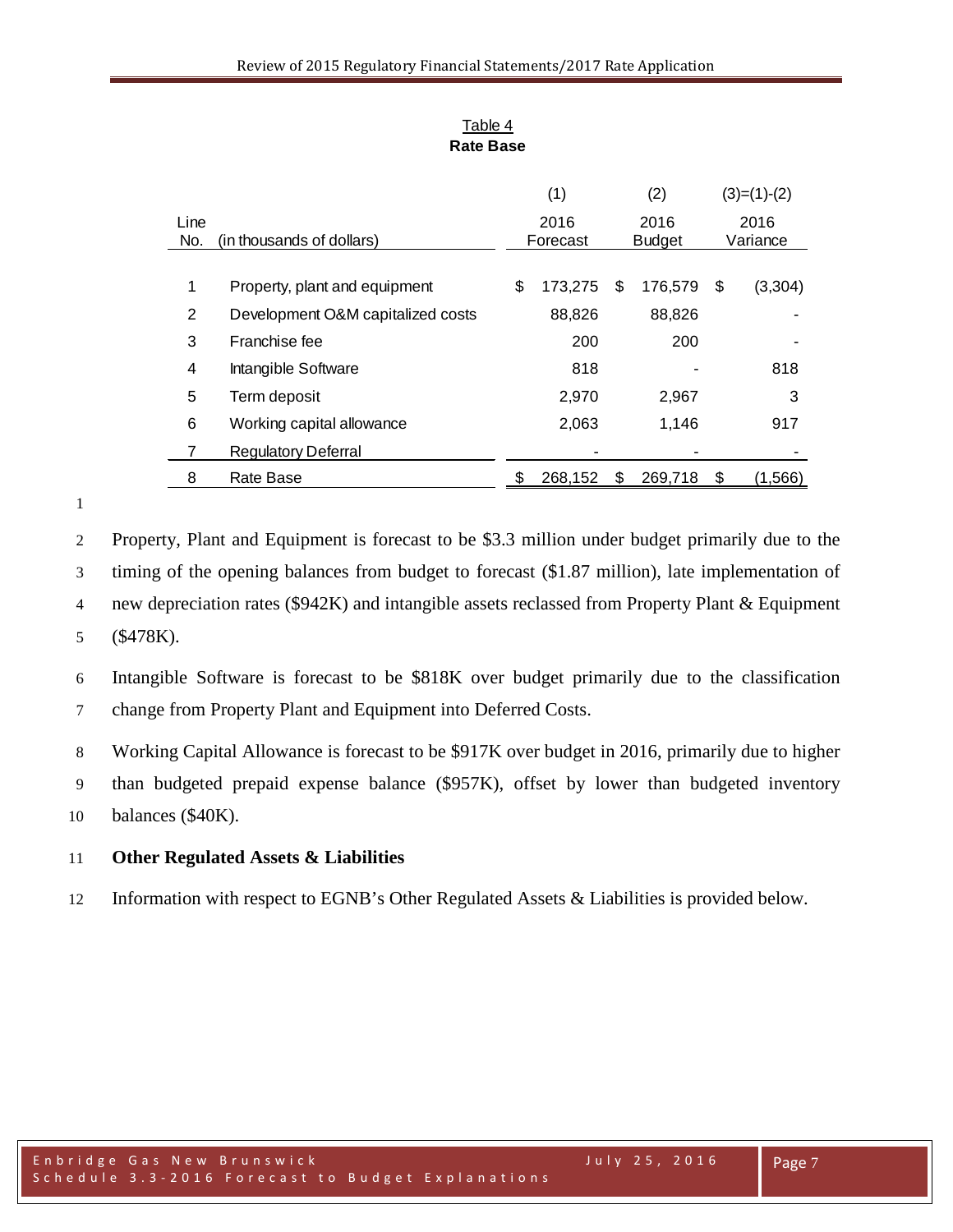|      |                                                | (1)          |    | (2)           | $(3)=(1)-(2)$   |
|------|------------------------------------------------|--------------|----|---------------|-----------------|
| Line |                                                | 2016         |    | 2016          | 2016            |
| No.  | (in thousands of dollars)                      | Forecast     |    | <b>Budget</b> | Variance        |
|      |                                                |              |    |               |                 |
| 1    | <b>Other Regulated Assets</b>                  |              |    |               |                 |
| 2    | Cash and Short Term Investments                | \$<br>4,649  | \$ | 21,727        | \$<br>(17,078)  |
| 3    | <b>Accounts Receivable</b>                     | 11,958       |    | 11,217        | 741             |
| 4    | <b>Inventory</b>                               | 1,047        |    | 1,088         | (41)            |
| 5    | Long term Receivable                           | 373          |    | 2,132         | (1,759)         |
|      |                                                |              |    |               |                 |
| 6    | <b>Total Other Regulated Assets</b>            | \$<br>18,027 | S  | 36,164        | \$<br>(18, 137) |
|      |                                                |              |    |               |                 |
| 7    | <b>Other Regulated Liabilities</b>             |              |    |               |                 |
| 8    | Due to Affliated Companies                     | \$           | \$ |               | \$              |
| 9    | <b>Accounts Payable</b>                        | 4,610        |    | 3,413         | 1,197           |
| 10   | Long Term Payable                              | 334          |    | 1,703         | (1, 369)        |
| 11   | Long Term Deferred Post Employment Liabilities | 1,677        |    | 4,311         | (2,634)         |
|      |                                                |              |    |               |                 |
| 12   | <b>Total Other Regulated Liabilities</b>       | \$<br>6,621  | \$ | 9,427         | \$<br>(2,806)   |

Table 5 **Other Regulated Assets & Liabilities**

# 

Other Regulated Assets & Liabilities are a function of the annual operations of EGNB and

fluctuate with changes in operating revenues and expenses.